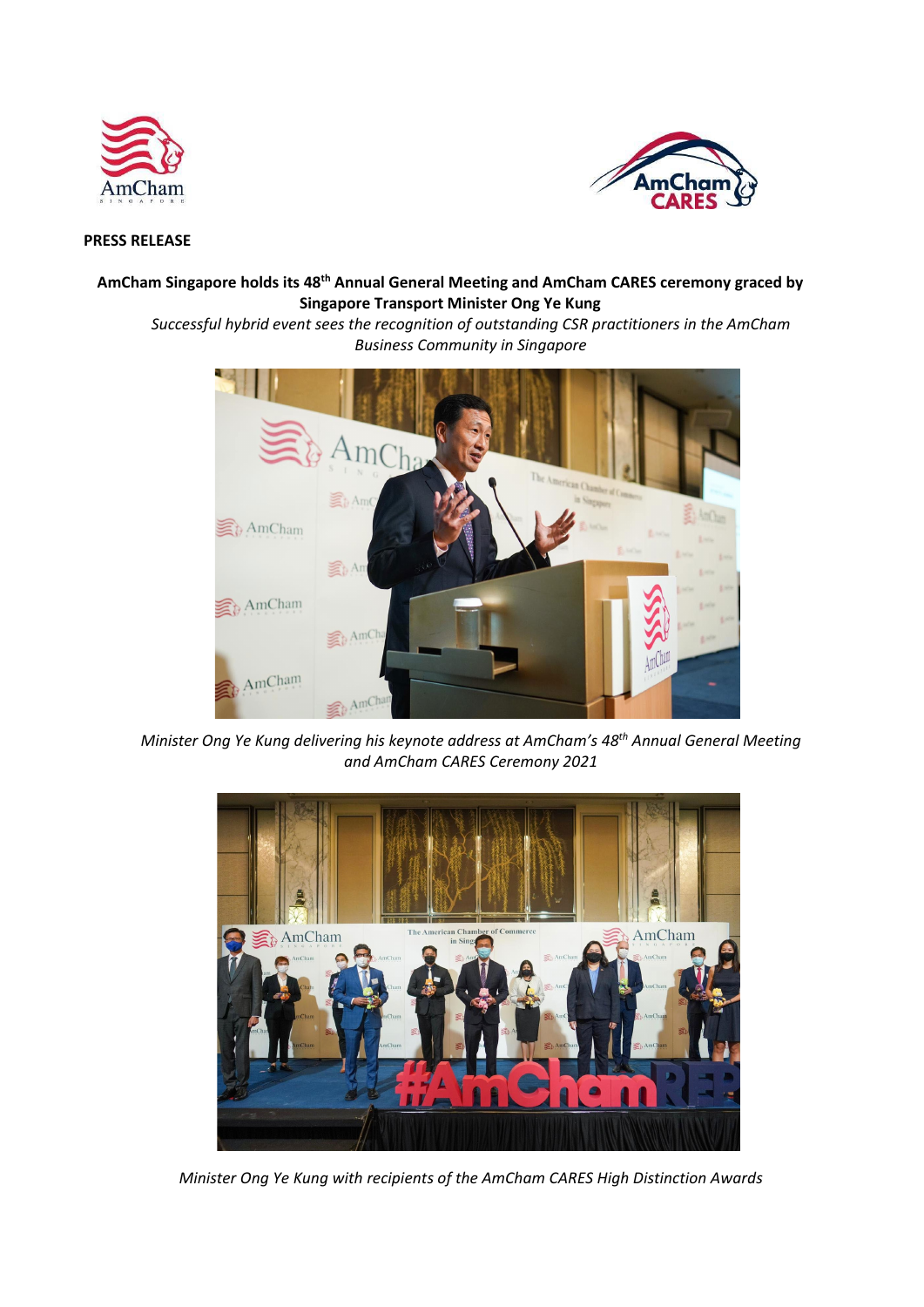**Singapore, April 23, 2021 –** The American Chamber of Commerce in Singapore (AmCham Singapore) held its 48<sup>th</sup> Annual General Meeting (AGM) as well as the recognition of the AmCham CARES recipients, with Singapore's Minister for Transport Mr Ong Ye Kung as its Guest-of-honor.

In his keynote address Minister Ong said, "I congratulate all awardees for your good work, and thank you for contributing actively to Singapore. Over the years, AmCham has recognized more than 100 companies for their outstanding social and community contributions. This year, we mark the 55<sup>th</sup> anniversary of diplomatic relations between Singapore and the US. There are many areas in which governments and businesses can work closely together. I would like to thank AmCham members for your strong support and partnership with Singapore."

Minister Ong also participated in the annual AmCham Corporate and Societal Action: Recognition for Excellence in Singapore (CARES) recognition ceremony. AmCham CARES was launched in 2016 to honor the 50<sup>th</sup> anniversary of the establishment of diplomatic relations between Singapore and the US. The AmCham CARES program recognizes AmCham member companies in Singapore that have demonstrated a strong understanding of the link between responsible business operations and positive societal impact, and that conduct business in a way that creates both long-term economic and social value for Singapore. The program is a platform to benchmark, and share best practices, as well as encourage member companies to improve their current corporate social responsibility (CSR) programs. The process is led by the AmCham Social Impact Taskforce, who assessed AmCham member CSR programs on four main factors – communications, measurement, strategy, and sustainability.

During the presentation of AmCham CARES Recipients, Mr Choo Hua Wee, AmCham Governor and Chair of the Social Impact Taskforce, was pleased to recognize 38 AmCham members for their excellent CSR programs in 2020.

He remarked, "It has been an incredibly challenging year for businesses – for their operations and their staff. Despite this, many AmCham member companies chose to continue their CSR initiatives and give back to the community. I cannot express enough how heartening it is to see that CSR remains a critical pillar for businesses, in addition to business stability, sustainability and growth; innovation and R&D; and boosting careers through job creation and training and development."

*(Please refer to the accompanying annex for the full list of the AmCham CARES recipients.)*

## **About AmCham Singapore**

Established in 1973, the American Chamber of Commerce in Singapore (AmCham Singapore) is the largest and the most active international business association in Singapore and Southeast Asia, with over 5,500 members representing nearly 600 companies.

Our Chamber comprises 14 industry-specific committees: seven sectoral and seven functional. AmCham is a forward-thinking, business-progressive association. Our mission is to create value for our members by providing advocacy, business insights, and connections. Our membership includes American companies and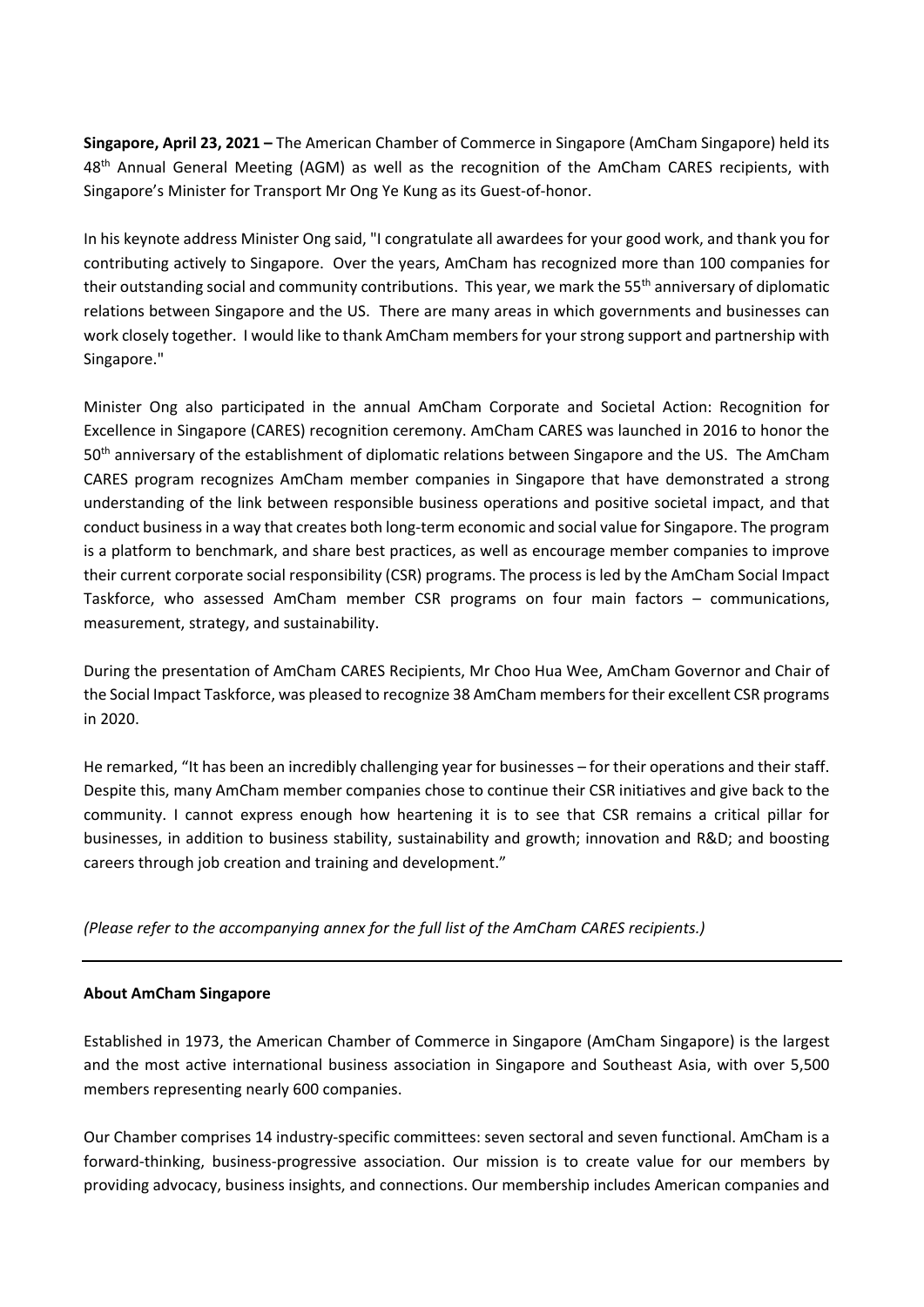Singaporean and third-country companies with significant U.S. business interests.

AmCham is an independent, non-partisan business organization. We are a member of the AmChams of Asia Pacific comprising 28 AmChams in the region. Our goal is to provide the information and facilitate the access and connections that give members insight into the local, regional, and global operating environment, enhance their four professional capabilities, and enable them to make well-informed business decisions.

For more information about AmCham Singapore, visi[t www.amcham.com.sg](http://www.amcham.com.sg/)

## **For more information, please contact:**

Jessica Cho Head, External Affairs AmCham Singapore [jcho@amcham.com.sg](mailto:jcho@amcham.com.sg) Benedict Thambiah Manager, External Affairs AmCham Singapore [bthambiah@amcham.com.sg](mailto:bthambiah@amcham.com.sg)